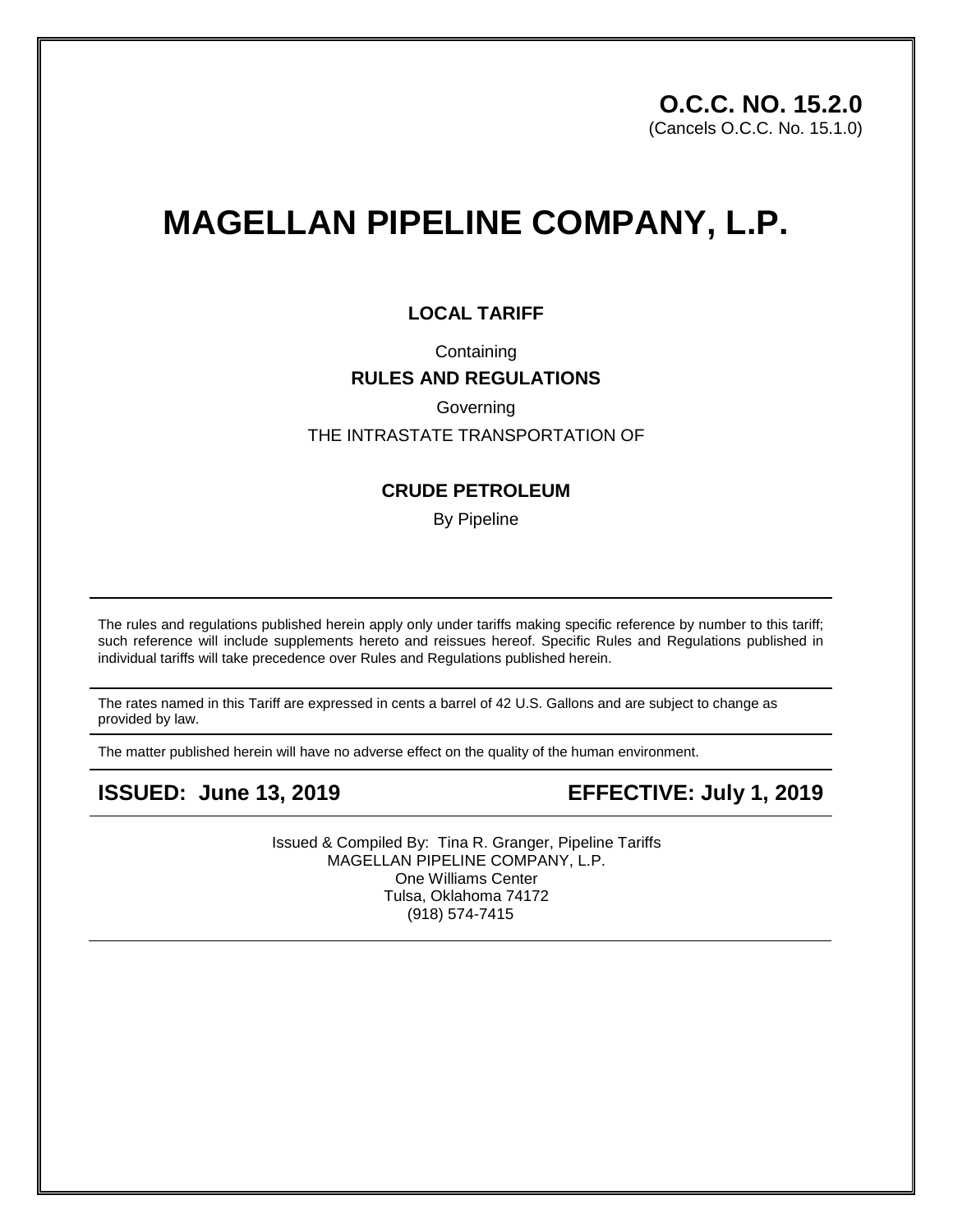#### **RULES AND REGULATIONS**

Crude Petroleum will be transported through Carrier's facilities only as provided in these rules and regulations.

#### **ITEM NO. 5 ABBREVIATIONS AND DEFINITIONS**

As used in these rules and regulations, the following terms have the following meanings:

"a.m." means a time of day after midnight and before noon

"Barrel" means forty-two United States gallons.

"Carrier" means and refers to Magellan Pipeline Company, L.P

"Common Stream" as herein used means Crude Petroleum moved through Carrier's pipeline and associated facilities which is commingled or intermixed with other Crude Petroleum in said pipeline or facilities. Carrier's common streams and their characteristics are set forth in Item 30.

"Crude Petroleum" means either the direct liquid products of oil wells, or a mixture of all direct liquid products of oil wells with the indirect liquid products of oil or gas wells, including gasoline and liquefied petroleum gases, as provided in Item 15.

"No." means number.

"O.C.C." means Oklahoma Corporation Commission.

"p.m." means a time of day after noon and before midnight.

"Tender" means an offer by a Shipper to the Carrier of a stated quantity of Crude Petroleum for transportation from a specified origin or origins to a specified destination or destinations in accordance with these rules and regulations.

#### **ITEM NO. 10 COMMODITY**

The Carrier is engaged in the transportation of Crude Petroleum by pipeline and will not accept any other commodity for transportation.

#### **ITEM NO. 15 MIXTURES**

(a) The indirect liquid products of oil or gas wells, including gasoline and liquefied petroleum gases, hereinafter referred to as indirect products, will be accepted and transported as a mixture with the direct liquid products of oil wells, hereinafter referred to as direct products, provided the vapor pressure of the resulting mixture does not exceed that permitted by Carrier's facilities and operating conditions.

(b) The indirect liquid products portion of the mixture will be accepted for transportation at reception points other than the one at which the direct products portion of the same mixture is received, provided that the consignee and destination are the same, and that operating conditions and the Carrier's facilities permit the indirect products portion to be mixed with the direct products of the same consignee. The rate to be assessed on each portion of the mixture shall be the rate applicable from the point at which each is received.

(c) The direct and indirect products will be measured and tested separately, and must be shown separately on the tender form.

(d) Mixtures will be transported and delivered as Crude Petroleum. Nothing in this item is to be construed to waive provisions of Item 30 of this tariff or to require the Carrier to receive, transport and deliver unmixed indirect products, except that unmixed indirect products will be gathered for subsequent mixing with direct products in accordance with this rule where facilities exist for performing a gathering service for such products.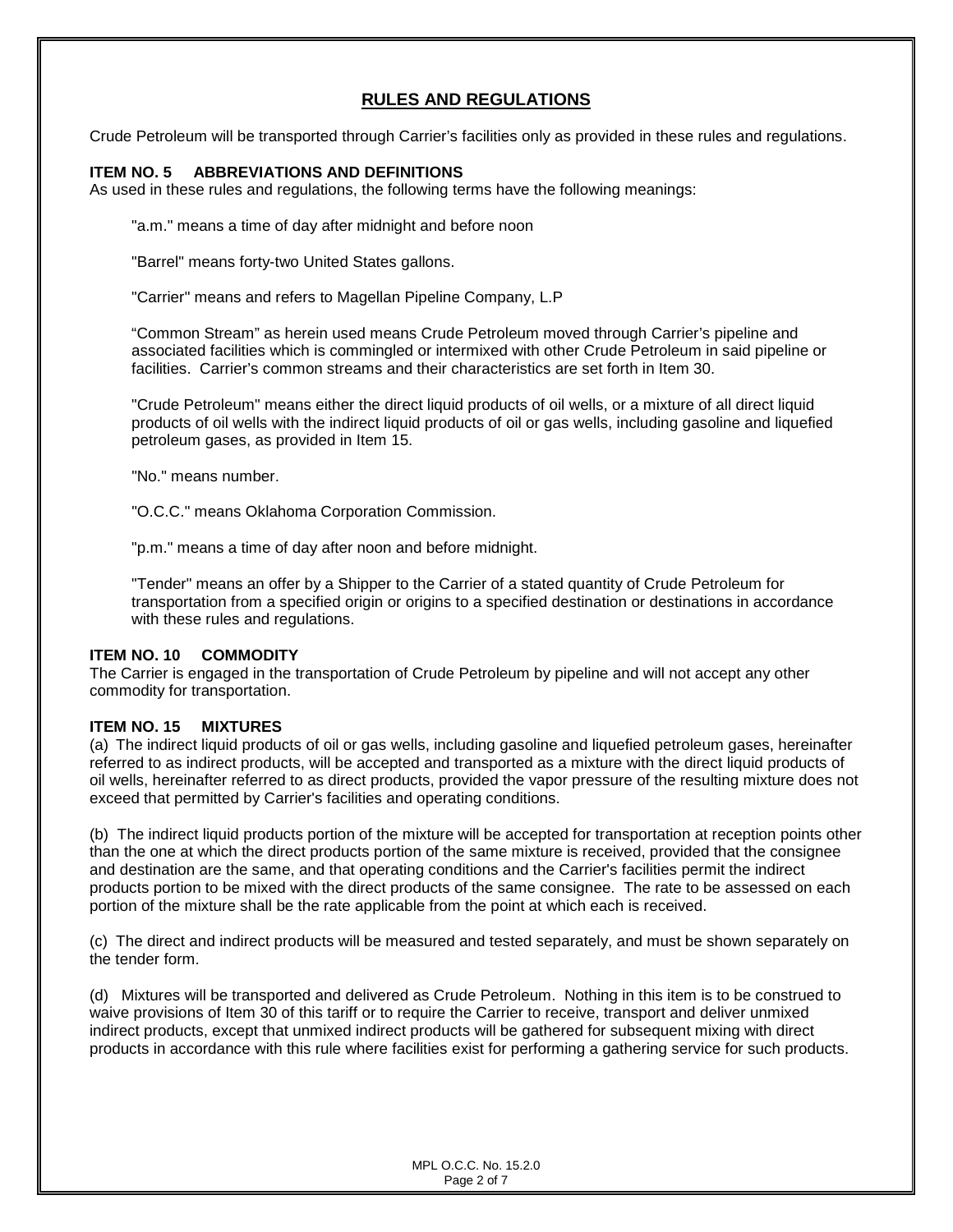#### **ITEM NO. 20 TENDERS**

(a) Crude Petroleum will be transported only under a tender accepted by the Carrier, from origins to destinations when a tariff covering the movement is lawfully in effect and on file with the O.C.C.

(b) Any Shipper desiring to tender Crude Petroleum for transportation shall make such tender to the Carrier in writing on or before the twenty-fifth day of the month preceding the month during which the transportation under the tender is to begin. Unless such notification is made, the Carrier will be under no obligation to accept Crude Petroleum for transportation. However, if operating conditions permit and at the sole discretion of the Carrier, tenders for Crude Petroleum may be accepted for transportation after the 25th day of the month preceding the month during which the transportation under the tender is to begin.

#### **ITEM NO. 25 QUANTITIES**

(a) A tender will be accepted only when the total quantity covered by such tender will be made available for transportation within the month when the tender is to begin.

(b) Any quantity of Crude Petroleum will be accepted from lease tanks or other facilities to which the Carrier is connected, if such quantity can be so consolidated with other Crude Petroleum that Carrier can make a single delivery of not less than five thousand barrels, and Carrier will not be obligated to make any single delivery of less than five thousand (5,000) barrels. The term "single delivery" as used herein means a delivery of Crude Petroleum in one continuous operation to one or more consignees into a single facility, furnished by such consignee or consignees, to which Carrier is connected.

Exception to this Item is referenced in MPL's OCC No. **[W]** 16.5.0 16.0.0, supplements thereto and reissues thereof.

#### **ITEM NO. 30 SEGREGATION AND VARIATIONS IN QUALITY GRAVITY**

The following rules and regulations covering Crude Petroleum quality apply to Carrier's Crude Petroleum system as a whole.

(a) Common Stream as herein used means Crude Petroleum with a sulfur content of less than 0.35% (by weight) as determined by Test Method ASTM **[W]** D4294 D-1552or D-129 and a gravity between thirty-two (32) degrees API gravity and forty five (45) degrees API gravity at sixty (60) degrees Fahrenheit.

(b) Carrier reserves the right to reject all Tender or any part thereof, when in the Carrier's sole determination the following conditions exist: (1) the Reid vapor pressure of the Crude Petroleum tendered exceeds 9.5 PSI; (2) the Reid vapor pressure of the Crude Petroleum tendered results in Carrier's noncompliance with federal, state or local requirements; (3) the Crude Petroleum tendered does not meet the quality criteria of the Common Stream; (4) the material contains total basic or foreign sediment and water (S&W) exceeding one percent (1%) by volume. No material will be accepted for shipment under this tariff unless its gravity, viscosity and other properties make it readily susceptible to movement through Carrier's facilities and will not adversely affect the quality of material from other shippers or otherwise cause disadvantage to other shippers and/or Carrier. These specifications shall apply to each barrel of material delivered to Carrier for shipment and not be limited to the composite sample of the entire tender. Carrier will monitor the quality of its common streams and shall investigate suspected abuses of common stream criteria violations. Monitoring of common streams will include gravity and sulfur testing and could include simulated distillation and other testing to determine quality.

(c) If abuses of the common stream quality are determined, the Shipper causing such abuses shall be advised to cease and desist all such actions. Failure to desist or failure to cooperate in ending such practices shall result in that Shipper being barred from shipping in the common stream where such abuses occurred. Before such Shipper is allowed to regain its Shipper status in the common stream where the abuses occurred, the Shipper will be required to provide Carrier with assurances that such abuses will not recur.

(d) Carrier will work with connecting carriers regarding Carrier's quality issues and will advise such connecting carriers that any Crude Petroleum found to be a detriment to Carrier's common stream will be rejected for further transportation on Carrier's system.

(e) Since variations in gravity and/or quality of common stream Crude Petroleum are inherent in common stream operations, Carrier will not be liable for such variations occurring while crude petroleum is in its custody, nor is Carrier under any obligation to deliver the identical Crude Petroleum received, but will make delivery out of such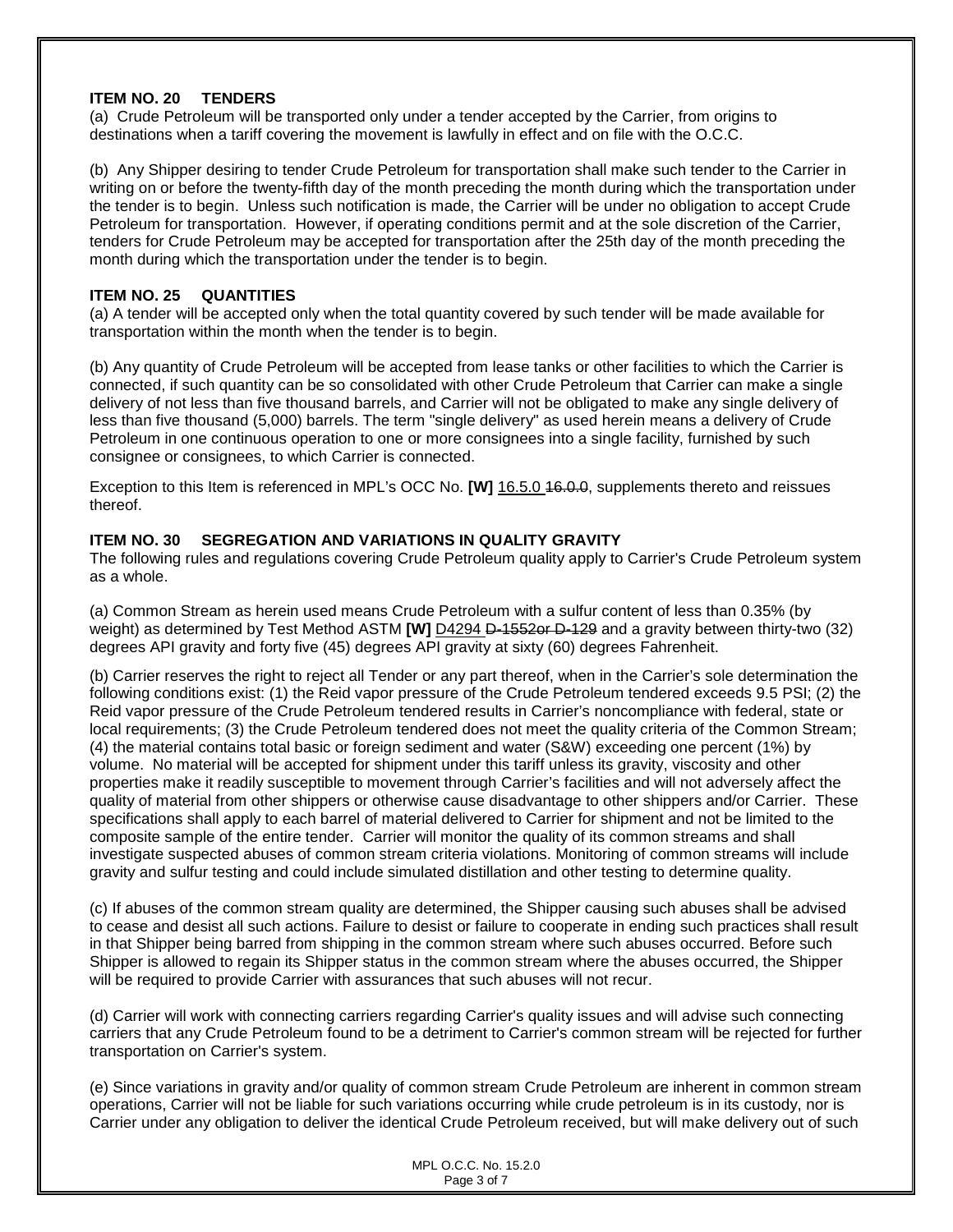#### common stream.

(f) When requested by the Shipper and if operationally feasible, Carrier will endeavor to segregate Crude Petroleum of a kind and/or quality not currently transported through Carrier's facilities. Carrier will, to the best of its abilities, make delivery of such Crude Petroleum at destination which is substantially the same Crude Petroleum as that received by Carrier at origin. For such segregated batches, Shipper must provide Crude Petroleum in such quantities (see Note 1) and at such specified times as may be necessary to permit such segregated movements via Carrier's existing facilities. Further, Carrier will not be liable for failure to deliver the identical Crude Petroleum or for any variations in the gravity and/or quality of Crude Petroleum occurring while such segregated crude is in Carrier's custody.

Note 1 - The quantity to be accepted and transported under the provisions of this paragraph will be determined by Carrier in accordance with current operations through its existing facilities involved in the segregated movements, but in no event shall the quantity for a single delivery be less than the minimum quantity provided in Item 25.

#### **ITEM NO. 35 ORIGIN AND DESTINATION FACILITIES**

(a) Shipper (or Consignor) shall furnish automatic measuring and sampling facilities for deliveries where deliveries are made to Carrier through automatic custody transfer (ACT) facilities (in lieu of tankage). Carrier shall have no duty to accept for transportation any material under this tariff from such facility until Carrier and Shipper (or Consignor) have entered into a Connection Agreement (per Item 130) concerning the design, construction, and calibration of such facilities.

(b) Where custody transfer is made by an automatic custody transfer facility, the Shipper or its Consignee shall furnish such pumping service as is required to ensure that the material being delivered through said facility is at a pressure in excess of the true vapor pressure of the material being delivered.

(c) Whenever there is substantial physical evidence of meter malfunction in an automatic measuring and sampling facility, the parties involved in the custody transfer shall negotiate an appropriate adjustment based upon the most accurate information available.

(d) No duty to transport will arise until evidence satisfactory to the Carrier has been furnished that consignee has provided necessary facilities to which Carrier is connected and has made necessary arrangements for accepting delivery of shipments promptly on arrival at destination, as provided in these rules and regulations.

#### **ITEM NO. 40 GAUGING, DEDUCTIONS AND ADJUSTMENTS**

(a) All material accepted at custody transfer points into Carrier's facilities shall be tested for basic sediment and water and metered by Carrier. Shipper shall have the right to witness such tests and measurements including the right to witness proving of meters. Quantities for receiving, delivering, assessing charges and all other purposes will be corrected to a temperature of sixty (60) degrees Fahrenheit. Quantities may be computed from tank tables compiled or accepted by the Carrier.

(b) Pursuant to Item 70, Crude Petroleum quantities transported may be adjusted to allow for inherent losses, including but not limited to shrinkage, evaporation, interface losses and normal "over and short" losses. A deduction of two-tenths of one percent (0.2%) will be made to cover evaporation, interface losses, and other normal losses during transportation.

(c) The net quantities as determined under paragraphs (a) and (b) of this item will be the amounts accountable at destination.

#### **ITEM NO. 45 DIVERSION OR RECONSIGNMENT**

Crude Petroleum in transport may be diverted without an additional charge to a destination other than originally specified on the tender, or Crude Petroleum in transport may be reconsigned without an additional charge to another Shipper at point of destination only, provided such diversion or reconsignment is made in writing by the tendered Shipper prior to delivery at original destination. This will be allowed subject to the rates, rules and regulations applicable from point of origin to point of final destination, upon condition that no out-of-line or backhaul movement will be made.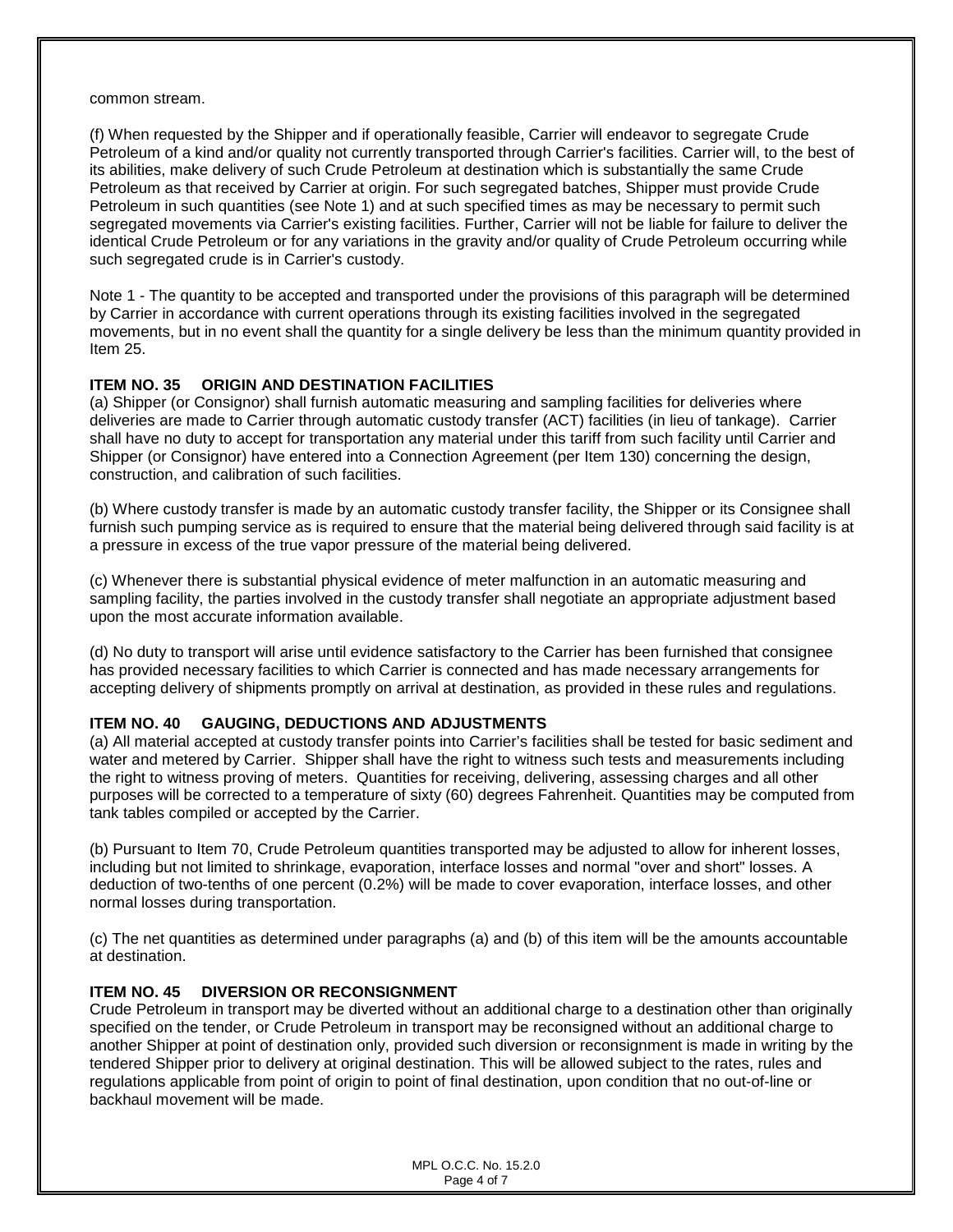#### **ITEM NO. 50 STORAGE IN TRANSIT**

(a) The Carrier has working tanks required in the process of transporting Crude Petroleum, but has no other tankage and, therefore, does not have facilities for rendering, nor does it offer, a storage service. Provisions for storage in transit in facilities furnished by Shipper at points on Carrier's system will be permitted to the extent authorized under individual transit tariffs lawfully on file with the Federal Energy Regulatory Commission.

(b) Each Shipper will be required to furnish crude oil into inventory for their proportionate share of the line fill in such amount as deemed necessary by Carrier.

#### **ITEM NO. 55 DELIVERY AND DEMURRAGE**

(a) Carrier will transport and deliver Crude Petroleum with reasonable diligence and dispatch, but will accept no Crude Petroleum to be transported in time for any particular market.

(b) After any shipment has had time to arrive at destination, and on twenty-four hour notice to consignee, Carrier may begin delivery at its current rate of pumping.

(c) Commencing after the first seven o'clock a.m. after expiration of said notice, a demurrage charge of **[U]** one cent (0.01) per barrel per day of twenty-four hours shall accrue on any part of said shipment offered for delivery and not taken as prescribed in paragraph (b) of this item. After expiration of said notice, Carrier's liability for loss, damage, or delay shall be that of warehouseman only.

#### **ITEM NO. 60 RATES APPLICABLE**

Crude Petroleum transported shall be subject to the rates in effect on dates such Crude Petroleum is received by the Carrier.

#### **ITEM NO. 65 PAYMENT OF CHARGES**

The Shipper shall be responsible for payment of transportation and all other charges applicable to the shipment, and if required, shall prepay such charges or furnish guaranty of payment satisfactory to the Carrier. The Carrier will have a lien on all Crude Petroleum accepted for transportation to secure the payment of all charges, including demurrage charges, and may refuse to deliver Crude Petroleum until all charges have been paid. If said charges or any part thereof shall remain unpaid five days, computed from the first seven o'clock a.m. after written notice is mailed to Shipper of intention to enforce Carrier's lien as herein provided, or when there shall be failure to take the Crude Petroleum at the point of destination as provided in Item 55 within five days, computed from the first seven o'clock a.m. after expiration of the notice therein provided, the Carrier shall have the right through an agent, to sell said Crude Petroleum at public auction for cash, between and not less than twenty-four hours after notice of the time and place of such sale and the quantity, general description, and location of the Crude Petroleum to be sold has been published in a daily newspaper of general circulation published in the town or city where the sale is to be held, and sent by overnight mail to Shipper. The Carrier may be a bidder and purchaser at such sale. Out of the proceeds of said sale Carrier may pay itself all transportation, demurrage, and other lawful charges, expense of notice, advertisement, sale, and other necessary expense, and of caring for and maintaining the Crude Petroleum, and the balance shall be held for whomsoever may be lawfully entitled thereto.

#### **ITEM NO. 70 LIABILITY OF CARRIER**

(a) The Carrier, while in possession of any Crude Petroleum, will not be liable for any loss thereof, or damage thereto, or delay, caused by an act of God, the public enemy, quarantine, the authority of law, or of public authority, strikes, riots, insurrection, inherent nature of the goods, or the act or default of the Shipper consignee, or for any other cause not due to the negligence of the Carrier.

(b) Any losses of Crude Petroleum will be charged proportionately to each Shipper in the ratio that said Crude Petroleum, or portion thereof, received and undelivered at the time the loss occurs, bears to the total of all Crude Petroleum then in the custody of the Carrier for transportation via the lines or other facilities in which the loss occurs; and the Carrier will be obligated to deliver only that portion of such Crude Petroleum remaining after deducting Shipper's proportion of such loss determined as aforesaid. Transportation charges will be assessed only on the quantity delivered.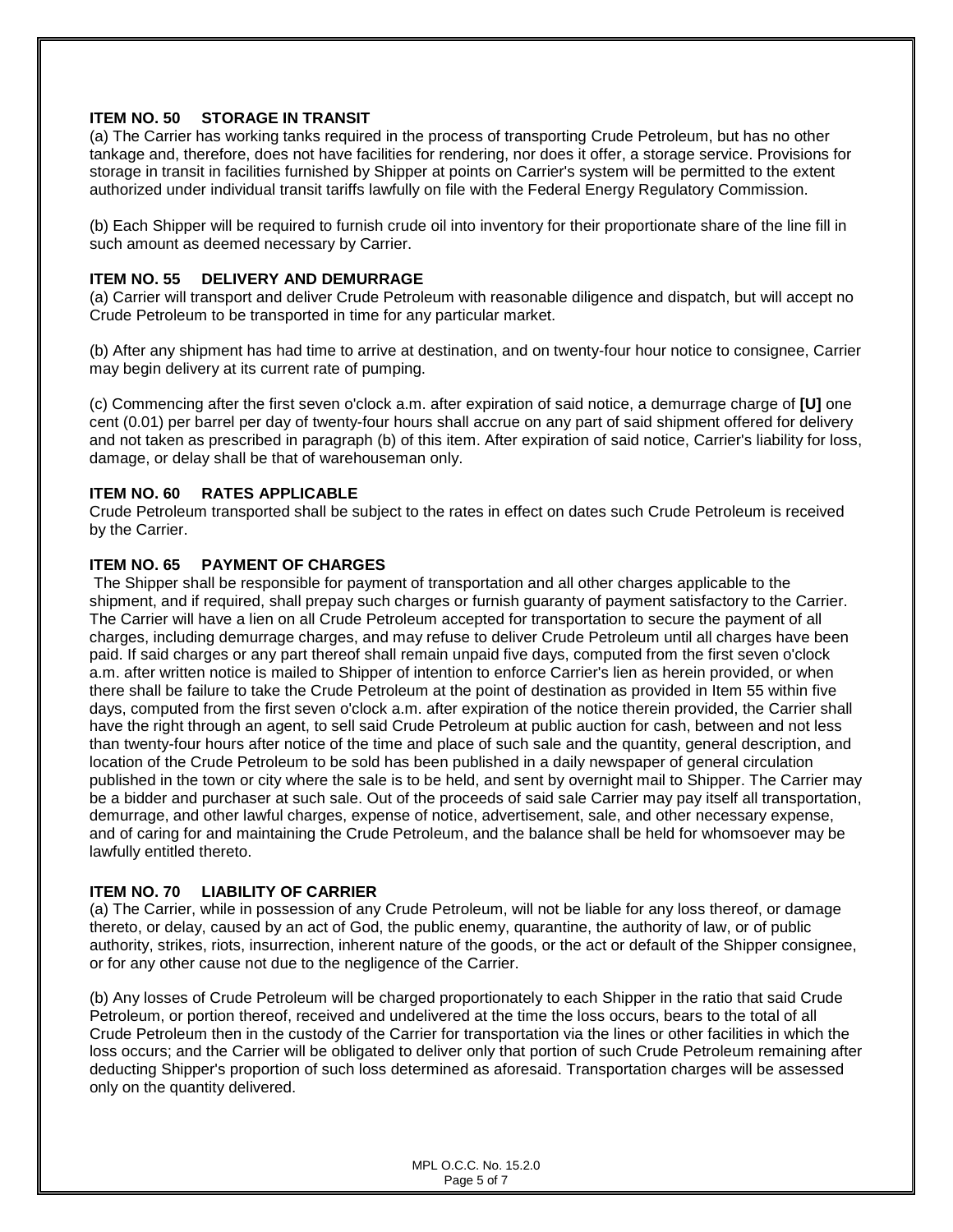#### **ITEM NO. 75 TITLE**

A tender of Crude Petroleum shall be deemed a warranty of title by the party tendering, but acceptance shall not be deemed a representation by the Carrier as to title. The Carrier may, in the absence of adequate security, decline to receive any Crude Petroleum which is in litigation as dispute over title may exist, or which is encumbered by any lien of which the Carrier has notice. Adequate security is considered to be Shipper's proof of perfect and unencumbered title or a satisfactory indemnity bond.

#### **ITEM NO. 80 TIME LIMITATION ON CLAIMS**

As a condition precedent to recovery for loss, damage, or delay to shipments, claims must be filed in writing with the Carrier within nine months and one day after delivery of the property, or in case of failure to make delivery, then within nine months and one day after reasonable time for delivery, based on Carrier's normal operations, has elapsed; and suits shall be instituted against the Carrier only within two years and one day from the day when notice in writing is given by the Carrier to the claimant that the Carrier has disallowed the claim or any part or parts thereof specified in the notice. Where claims are not filed or suits are not instituted thereon in accordance with the foregoing provisions, no Carrier hereunder will be liable, and such claims will not be paid.

#### **ITEM NO. 105 COMMON STREAM PETROLEUM CONNECTING CARRIERS**

When both receipts from and deliveries to a connecting Carrier of substantially the same grade of Crude Petroleum are scheduled at the same interconnection, the Carrier reserves the right, with the cooperation of the connecting Carrier, to offset like volumes of such common stream Crude Petroleum in order to avoid the unnecessary use of energy which would be required to physically pump the offsetting volumes. The Carrier will apply to such offsetting of volumes the applicable tariff rate. When this rate is exercised, the Carrier will make the further deliveries for the Shipper involved from its common stream Crude Petroleum.

#### **ITEM NO. 110 PRORATION PROCEDURES**

In the event Carrier receives Shipper Nominations for Crude Petroleum for a particular month which in total exceeds the capacity of the System or any line segment thereof, then Carrier shall accept and deliver only that portion of each good faith Shipper Nomination which Carrier determines according to the Magellan Pipeline Company L.P. Proration Policy.

#### **ITEM NO. 120 INVENTORY RETENTION FOR NON-SHIPPERS**

Carrier will issue a written notification via certified mail to companies who are no longer shipping (**\***) on Carrier's system that Shipper's crude oil and/or petroleum products being recorded in an inventory account must be removed by Shipper within the time period and in the manner specified below.

(\* "A company who is no longer shipping" is being described as: a) a company who has issued a formal notification to Carrier that it will no longer be a Shipper on Carrier's system; or b) a company who is considered "no longer shipping" based on a lack of nominations in the name of the Shipper over a continuous 6-month time period.)

The procedure to notify a Shipper who has been designated as "no longer shipping" is as follows.

1. Carrier will issue a letter to the Shipper that according to the Carrier's books, Carrier is holding a certain volume of crude oil and/or petroleum products on its books in Shipper's name. Shipper will be advised in such letter that Shipper will have 30 days effective with the date of the letter to provide direction regarding the disposal of Shipper's crude oil and/or petroleum products. If at the end of this 30-day period, Carrier has not been contacted by Shipper, Carrier will assume title to the crude oil and/or petroleum products being held on its books in Shipper's name.

2. If Carrier has been contacted by Shipper within the initial 30-day period, Carrier will grant Shipper an additional 30 days without charge to facilitate the disposal of Shipper's inventory crude oil and/or petroleum products. If at the end of this 60-day period, Carrier continues to retain control of this crude oil and/or petroleum products, Carrier retains the right to initiate a penalty fee of [U] \$.10 (ten cents) per barrel, per month plus any other fees as allowed in accordance with the published tariff; such fees will be required to be paid before the crude oil and/or petroleum products will be released. If, however, Shipper has not disposed of such crude oil and/or petroleum products at the end of a 90-day period, Carrier will assume title to such crude oil and/or petroleum products. If Shipper provides a written request to Carrier after title to crude oil and/or petroleum products has been assumed by Carrier but before Carrier has otherwise disposed of crude oil and/or petroleum